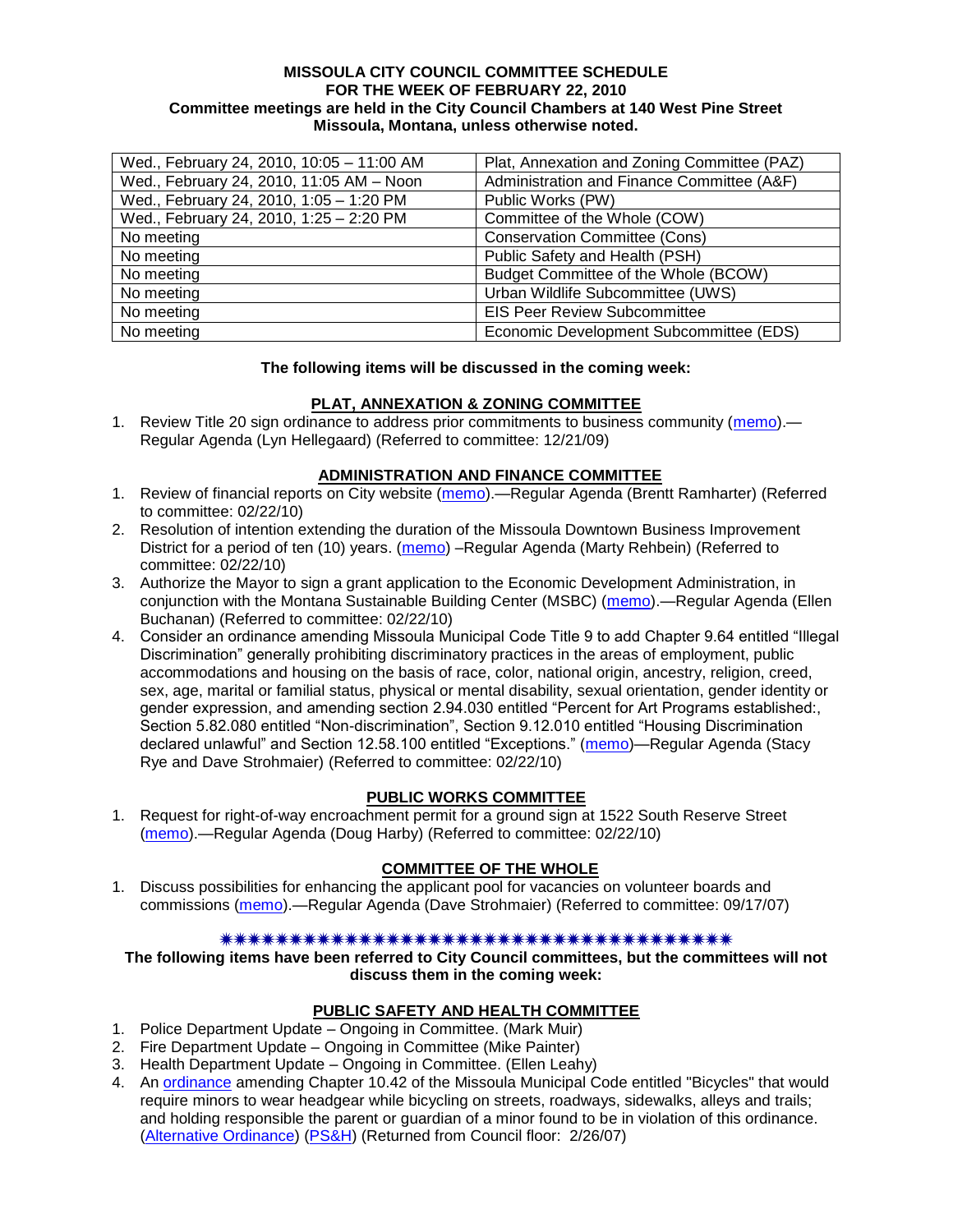- 5. Update on the Police facility project. [\(memo\)](ftp://ftp.ci.missoula.mt.us/Packets/Council/2008/2008-05-12/Referrals/Buildingpresentationreferral.htm) Regular Agenda (Mark Muir)(Referred to committee: 05/12/08)
- 6. An [ordinance](ftp://ftp.ci.missoula.mt.us/Packets/Council/2008/2008-12-15/2008CatOrdinanceAmendment%5B1%5D.pdf) amending Missoula Municipal Code Chapter 6.09 entitled "Missoula Cat Ordinance" section 6.09.010 through 6.09.090 to amend definitions, to limit the number of cats over the age of four months that a person, family, or household can harbor, keep, or maintain to five and to enact other general amendments. [\(PS&H\)](ftp://ftp.ci.missoula.mt.us/Packets/Council/2008/2008-12-15/081210psh.pdf) (Returned from Council floor: 01/12/09)
- 7. An [ordinance](ftp://ftp.ci.missoula.mt.us/Packets/Council/2008/2008-12-15/DogOrdinance--PSHrevisions.pdf) amending Missoula Municipal Code Title 6 entitled "Animals" generally amending Chapter 6.04 entitled "Animals Running at Large" and Chapter 6.08 entitled "Dogs and Pet Shops," increasing the fee when an animal is impounded and establishing a fee for a boarding kennel license. [\(PS&H\)](ftp://ftp.ci.missoula.mt.us/Packets/Council/2008/2008-12-15/081210psh.pdf) (Returned from Council floor: 01/12/09)
- 8. Review Public Safety and Health referrals. [\(memo\)](http://www.ci.missoula.mt.us/DocumentView.aspx?DID=2933) Regular Agenda (Marty Rehbein) (Referred to committee: 01/11/10)
- 9. Consider an ordinance of the Missoula City Council amending Missoula Municipal Code Title 10 entitled "Vehicles and Traffic" by adding Chapter 56 entitled "Refusal to submit to alcohol and/or drug tests" and enacting sections 10.56.010 through 10.56.030 [\(memo\)](http://www.ci.missoula.mt.us/DocumentView.aspx?DID=3131).—Regular Agenda (Dave Strohmaier)

# **CONSERVATION COMMITTEE**

- 1. Support for City employee cash for Bus Commuters Program [\(memo\)](http://www.ci.missoula.mt.us/DocumentView.aspx?DID=2127).—Regular Agenda (Ben Schmidt and Nancy Wilson) (Referred to committee: 08/24/09)
- 2. Review Conservation and Urban Wildlife Subcommittee referrals. [\(memo\)](http://www.ci.missoula.mt.us/DocumentView.aspx?DID=2933) Regular Agenda (Marty Rehbein) (Referred to committee: 01/11/10)
- 3. Budget update on aquatics [\(memo\)](http://www.ci.missoula.mt.us/DocumentView.aspx?DID=2864).—Regular Agenda (Lyn Hellegaard) (Referred to committee: 12/21/09)

# **PLAT, ANNEXATION & ZONING COMMITTEE**

- 1. Annexation. (see separate list at City Clerk's Office for pending annexations) (Ongoing in Committee)
- 2. Update the Rattlesnake Valley Comprehensive Plan Amendment [\(memo\)](ftp://ftp.ci.missoula.mt.us/Packets/Council/2007/2007-04-02/Referrals/Rattlesnake_Plan_Update_referral.pdf).—Regular Agenda (Dave Strohmaier) (Referred to committee: 04/02/07)
- 3. Request to rezone the property legally described as Lot 3 of Scott Street Lots Subdivision, located in Section 16, T13N, R19W, P.M.M. form D (Industrial) to I-1 (Light Industrial), based on the finding of fact and conclusions of law. (PAZ [05/21/08\)](ftp://ftp.ci.missoula.mt.us/Packets/Council/2008/2008-06-02/080521paz.pdf) (Returned from Council floor: 6/2/08)
- 4. Discussion of OPG's [task list](ftp://ftp.ci.missoula.mt.us/Packets/Council/2008/2008-07-07/UITaskList.pdf) and workload [\(Urban Initiatives work plan\)](ftp://ftp.ci.missoula.mt.us/Packets/Council/2006/2006-06-12/Referrals/Urban_Init.htm).—Regular Agenda (Mike Barton) (Referred to committee: 06/12/06)
- 5. Review Plat, Annexation and Zoning referrals. [\(memo\)](http://www.ci.missoula.mt.us/DocumentView.aspx?DID=2933) Regular Agenda (Marty Rehbein) (Referred to committee: 01/11/10)
- 6. Ongoing discussion of City planning issues with members of the Planning Board.—Regular Agenda (Bob Jaffe) (Referred to committee: 3/20/06)
- 7. Conduct interviews and appoint a member to the Design Review Board [\(memo\)](http://www.ci.missoula.mt.us/DocumentView.aspx?DID=3168).—Regular Agenda (Kelly Elam) (Referred to committee: 02/22/10)

# **ADMINISTRATION AND FINANCE COMMITTEE**

- 1. Approve claims. (Ongoing) (Consent Agenda)
- 2. Approve journal vouchers. (Ongoing) (Consent Agenda)
- 3. Approve budget transfers. (Ongoing) (Consent Agenda)
- 4. An ordinance amending the municipal code as it relates to bike licensing.  $(A\&F)$  (Returned from council floor: 12/15/08)
- 5. Implications of establishing maintenance districts. [\(memo\)](ftp://ftp.ci.missoula.mt.us/Packets/Council/2009/2009-05-11/Referrals/MaintenanceDistricts.pdf) Regular Agenda (Bob Jaffe) (Referred to committee: 05/11/09)
- 6. Review the FY 2010-14 CIP projects in committee [\(memo\)](ftp://ftp.ci.missoula.mt.us/Packets/Council/2009/2009-03-23/Referrals/RefAFCIPBudgetReviewFY2010-2014CIP.pdf).—Regular Agenda (Brentt Ramharter) (Referred to committee: 03/23/09)
- 7. Clarify position of council member who also serves on the board of a non-profit agency that has dealings with the city. [\(memo\)](http://www.ci.missoula.mt.us/DocumentView.aspx?DID=1840) – Regular Agenda (Ed Childers) (Referred to committee: 07/20/2009)
- 8. [Resolution](http://www.ci.missoula.mt.us/DocumentView.aspx?DID=2373) of the Missoula City Council establishing a tourism business improvement district consisting of non-contiguous lands within the City of Missoula for the purpose of aiding tourism, promotion and marketing within the district. [\(Exhibit A\)](http://www.ci.missoula.mt.us/DocumentView.aspx?DID=2090) [\(Exhibit B\)](http://www.ci.missoula.mt.us/DocumentView.aspx?DID=2374) [\(memo\)](http://www.ci.missoula.mt.us/DocumentView.aspx?DID=2097) [\(A&F\)](http://www.ci.missoula.mt.us/Archive.aspx?ADID=1172) (Returned from Council floor: 10/05/09)

# **PUBLIC WORKS COMMITTEE**